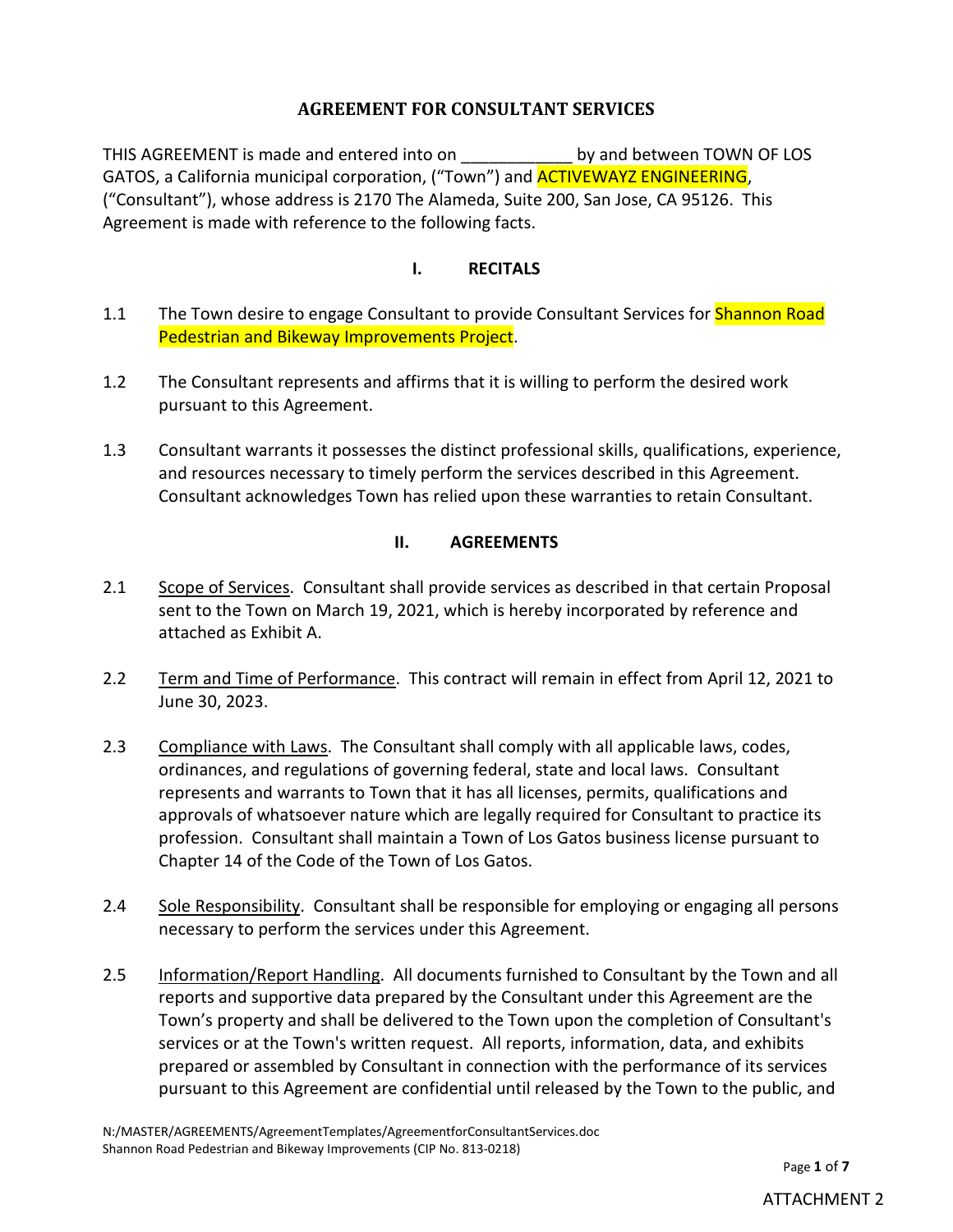the Consultant shall not make any of the these documents or information available to any individual or organization not employed by the Consultant or the Town without the written consent of the Town before such release. The Town acknowledges that the reports to be prepared by the Consultant pursuant to this Agreement are for the purpose of evaluating a defined project, and Town's use of the information contained in the reports prepared by the Consultant in connection with other projects shall be solely at Town's risk, unless Consultant expressly consents to such use in writing. Town further agrees that it will not appropriate any methodology or technique of Consultant which is and has been confirmed in writing by Consultant to be a trade secret of Consultant.

- 2.6 Compensation. Compensation for Consultant's professional services **shall not exceed \$126,631.00**, inclusive of all costs. Payment shall be based upon Town approval of each task.
- 2.7 Billing. Billing shall be monthly by invoice within thirty (30) days of the rendering of the service and shall be accompanied by a detailed explanation of the work performed by whom at what rate and on what date. Also, plans, specifications, documents or other pertinent materials shall be submitted for Town review, even if only in partial or draft form.

Payment shall be net thirty (30) days. All invoices and statements to the Town shall be addressed as follows:

Invoices: Town of Los Gatos Attn: Accounts Payable P.O. Box 655 Los Gatos, CA 95031-0655

- 2.8 Availability of Records. Consultant shall maintain the records supporting this billing for not less than three years following completion of the work under this Agreement. Consultant shall make these records available to authorized personnel of the Town at the Consultant's offices during business hours upon written request of the Town.
- 2.9 Assignability and Subcontracting. The services to be performed under this Agreement are unique and personal to the Consultant. No portion of these services shall be assigned or subcontracted without the written consent of the Town.
- 2.10 Independent Contractor. It is understood that the Consultant, in the performance of the work and services agreed to be performed, shall act as and be an independent contractor and not an agent or employee of the Town. As an independent contractor he/she shall not obtain any rights to retirement benefits or other benefits which accrue to Town employee(s). With prior written consent, the Consultant may perform some obligations under this Agreement by subcontracting, but may not delegate ultimate responsibility for performance or assign or transfer interests under this Agreement. Consultant agrees to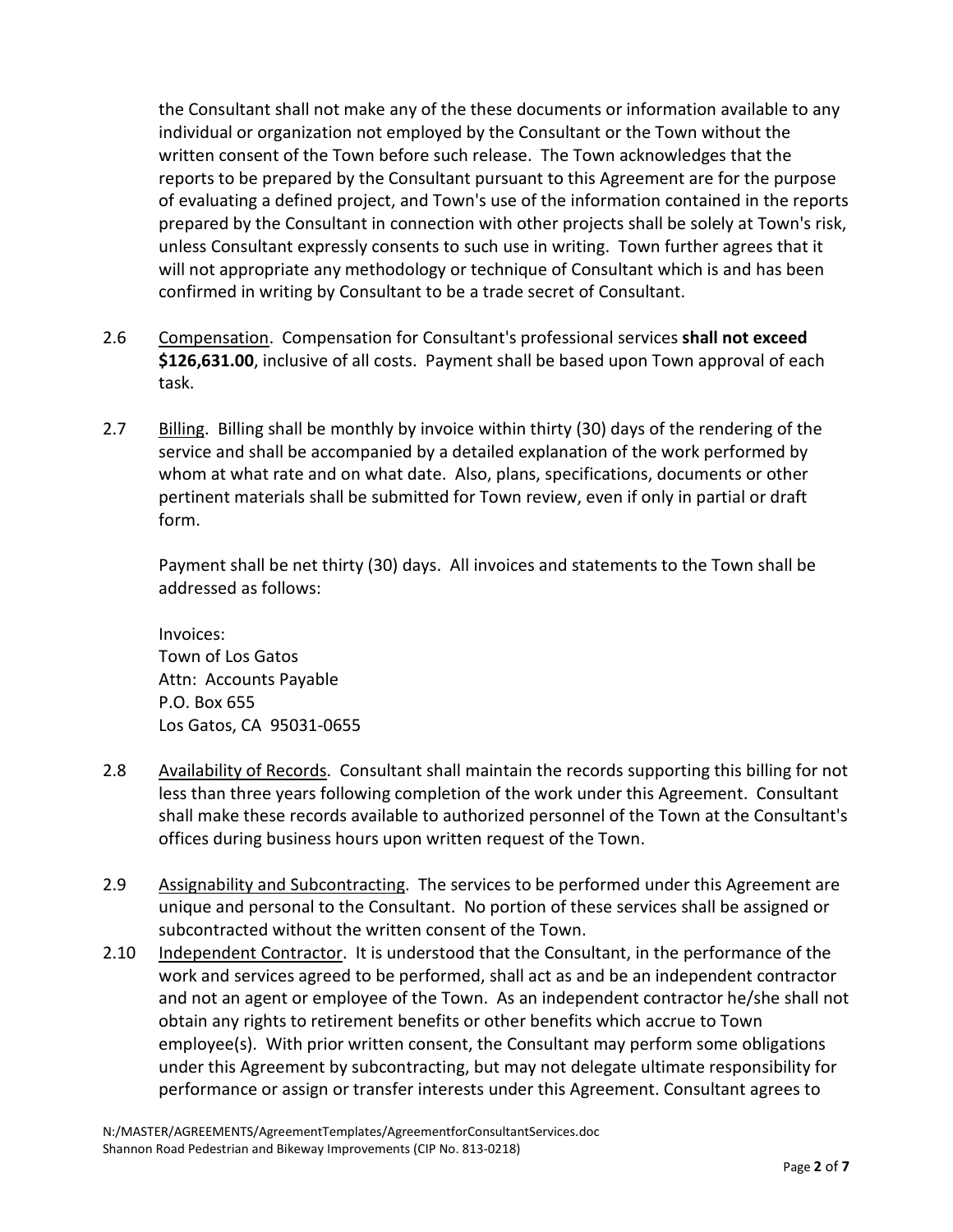testify in any litigation brought regarding the subject of the work to be performed under this Agreement. Consultant shall be compensated for its costs and expenses in preparing for, traveling to, and testifying in such matters at its then current hourly rates of compensation, unless such litigation is brought by Consultant or is based on allegations of Consultant's negligent performance or wrongdoing.

- 2.11 Conflict of Interest. Consultant understands that its professional responsibilities are solely to the Town. The Consultant has and shall not obtain any holding or interest within the Town of Los Gatos. Consultant has no business holdings or agreements with any individual member of the Staff or management of the Town or its representatives nor shall it enter into any such holdings or agreements. In addition, Consultant warrants that it does not presently and shall not acquire any direct or indirect interest adverse to those of the Town in the subject of this Agreement, and it shall immediately disassociate itself from such an interest, should it discover it has done so and shall, at the Town's sole discretion, divest itself of such interest. Consultant shall not knowingly and shall take reasonable steps to ensure that it does not employ a person having such an interest in this performance of this Agreement. If after employment of a person, Consultant discovers it has employed a person with a direct or indirect interest that would conflict with its performance of this Agreement, Consultant shall promptly notify Town of this employment relationship, and shall, at the Town's sole discretion, sever any such employment relationship.
- 2.12 Equal Employment Opportunity. Consultant warrants that it is an equal opportunity employer and shall comply with applicable regulations governing equal employment opportunity. Neither Consultant nor its subcontractors do and neither shall discriminate against persons employed or seeking employment with them on the basis of age, sex, color, race, marital status, sexual orientation, ancestry, physical or mental disability, national origin, religion, or medical condition, unless based upon a bona fide occupational qualification pursuant to the California Fair Employment & Housing Act.

## **III. INSURANCE AND INDEMNIFICATION**

- 3.1 Minimum Scope of Insurance:
	- i. Consultant agrees to have and maintain, for the duration of the contract, General Liability insurance policies insuring him/her and his/her firm to an amount not less than: one million dollars (\$1,000,000) combined single limit per occurrence for bodily injury, personal injury and property damage.
	- ii. Consultant agrees to have and maintain for the duration of the contract, an Automobile Liability insurance policy ensuring him/her and his/her staff to an amount not less than one million dollars (\$1,000,000) combined single limit per accident for bodily injury and property damage.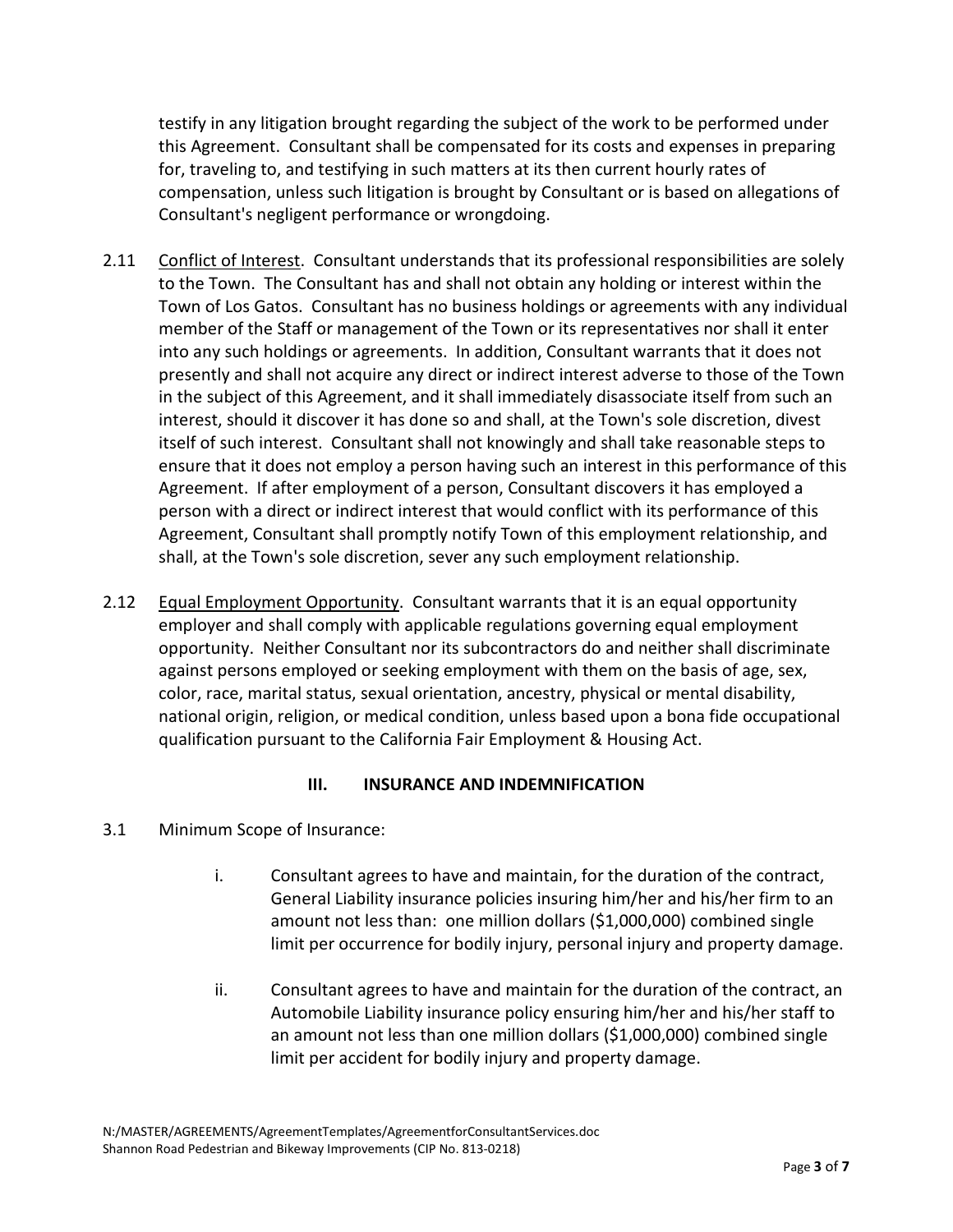- iii. Consultant shall provide to the Town all certificates of insurance, with original endorsements effecting coverage. Consultant agrees that all certificates and endorsements are to be received and approved by the Town before work commences.
- iv. Consultant agrees to have and maintain, for the duration of the contract, professional liability insurance in amounts not less than \$1,000,000 which is sufficient to insure Consultant for professional errors or omissions in the performance of the particular scope of work under this agreement.

## General Liability:

- i. The Town, its officers, officials, employees and volunteers are to be covered as insured as respects: liability arising out of activities performed by or on behalf of the Consultant; products and completed operations of Consultant, premises owned or used by the Consultant. This requirement does not apply to the professional liability insurance required for professional errors and omissions.
- ii. The Consultant's insurance coverage shall be primary insurance as respects the Town, its officers, officials, employees and volunteers. Any insurance or self-insurances maintained by the Town, its officers, officials, employees or volunteers shall be excess of the Consultant's insurance and shall not contribute with it.
- iii. Any failure to comply with reporting provisions of the policies shall not affect coverage provided to the Town, its officers, officials, employees or volunteers.
- iv. The Consultant's insurance shall apply separately to each insured against whom a claim is made or suit is brought, except with respect to the limits of the insurer's liability.
- 3.2 All Coverages. Each insurance policy required in this item shall be endorsed to state that coverage shall not be suspended, voided, cancelled, reduced in coverage or in limits except after thirty (30) days' prior written notice by certified mail, return receipt requested, has been given to the Town. Current certification of such insurance shall be kept on file at all times during the term of this agreement with the Town Clerk.
- 3.3 Workers' Compensation. In addition to these policies, Consultant shall have and maintain Workers' Compensation insurance as required by California law and shall provide evidence of such policy to the Town before beginning services under this Agreement. Further,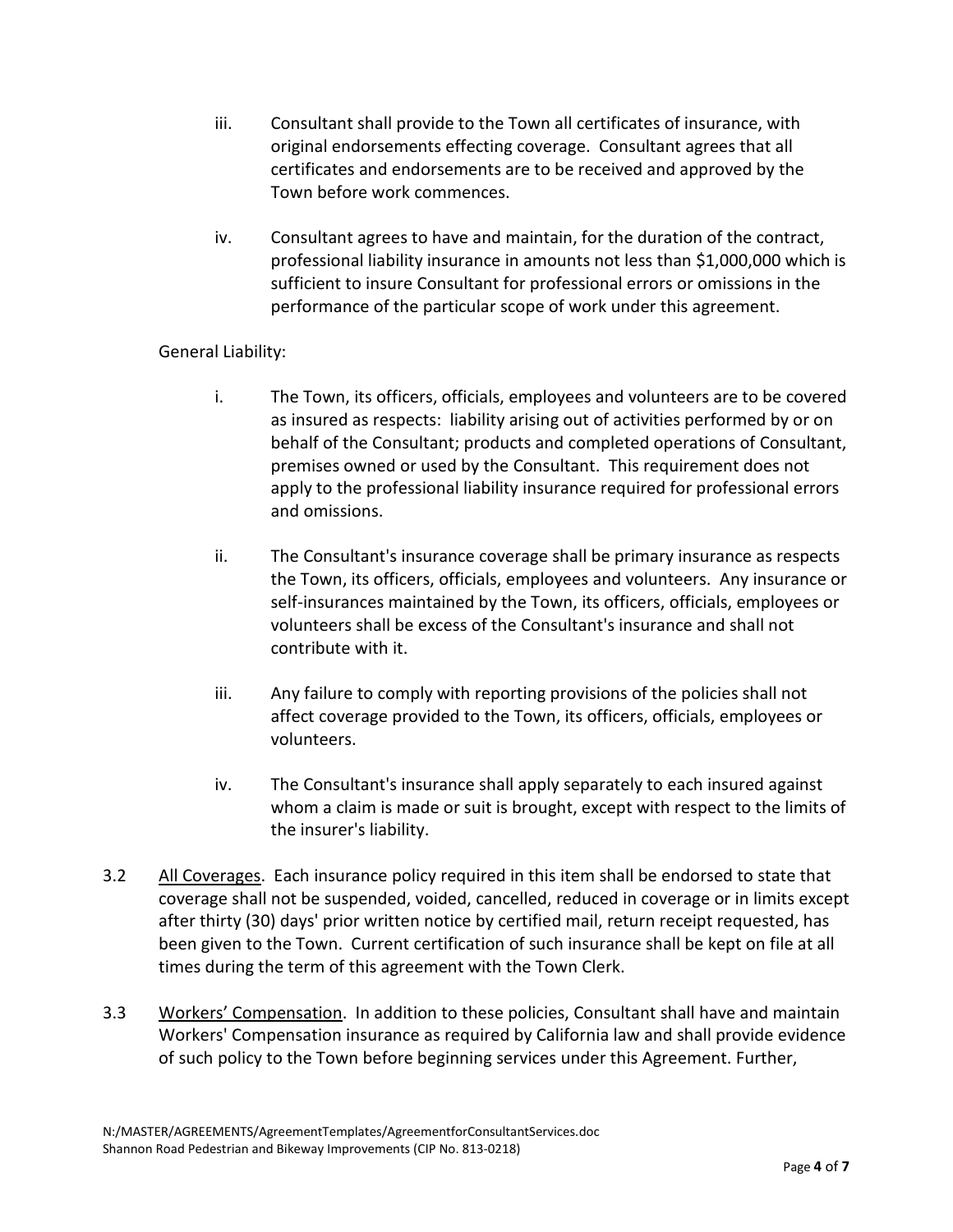Consultant shall ensure that all subcontractors employed by Consultant provide the required Workers' Compensation insurance for their respective employees.

3.4 Indemnification. The Consultant shall save, keep, hold harmless and indemnify and defend the Town its officers, agent, employees and volunteers from all damages, liabilities, penalties, costs, or expenses in law or equity that may at any time arise or be set up because of damages to property or personal injury received by reason of, or in the course of performing work which may be occasioned by a willful or negligent act or omissions of the Consultant, or any of the Consultant's officers, employees, or agents or any subconsultant.

#### **IV. GENERAL TERMS**

- 4.1 Waiver. No failure on the part of either party to exercise any right or remedy hereunder shall operate as a waiver of any other right or remedy that party may have hereunder, nor does waiver of a breach or default under this Agreement constitute a continuing waiver of a subsequent breach of the same or any other provision of this Agreement.
- 4.2 Governing Law. This Agreement, regardless of where executed, shall be governed by and construed to the laws of the State of California. Venue for any action regarding this Agreement shall be in the Superior Court of the County of Santa Clara.
- 4.3 Termination of Agreement. The Town and the Consultant shall have the right to terminate this agreement with or without cause by giving not less than fifteen days (15) written notice of termination. In the event of termination, the Consultant shall deliver to the Town all plans, files, documents, reports, performed to date by the Consultant. In the event of such termination, Town shall pay Consultant an amount that bears the same ratio to the maximum contract price as the work delivered to the Town bears to completed services contemplated under this Agreement, unless such termination is made for cause, in which event, compensation, if any, shall be adjusted in light of the particular facts and circumstances involved in such termination.
- 4.4 Amendment. No modification, waiver, mutual termination, or amendment of this Agreement is effective unless made in writing and signed by the Town and the Consultant.
- 4.5 Disputes. In any dispute over any aspect of this Agreement, the prevailing party shall be entitled to reasonable attorney's fees, including costs of appeal.
- 4.6 Notices. Any notice required to be given shall be deemed to be duly and properly given if mailed postage prepaid, and addressed to:

Town of Los Gatos Attn: Town Clerk

110 E. Main Street Los Gatos, CA 95030

N:/MASTER/AGREEMENTS/AgreementTemplates/AgreementforConsultantServices.doc Shannon Road Pedestrian and Bikeway Improvements (CIP No. 813-0218)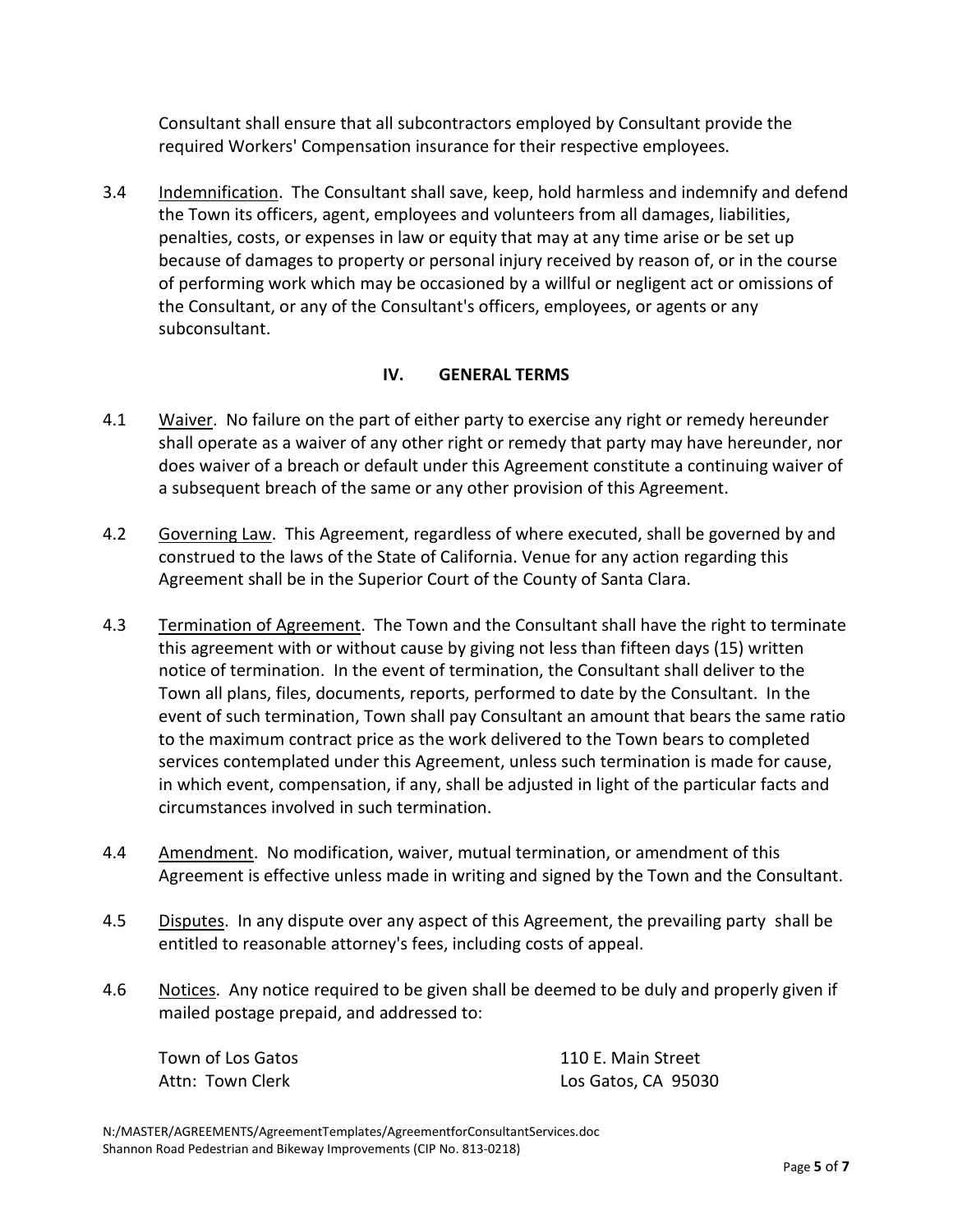2170 THE ALAMEDA, SUITE 200, SAN JOSE, CA 95126

or personally delivered to Consultant to such address or such other address as Consultant designates in writing to Town.

- 4.7 Order of Precedence. In the event of any conflict, contradiction, or ambiguity between the terms and conditions of this Agreement in respect of the Products or Services and any attachments to this Agreement, then the terms and conditions of this Agreement shall prevail over attachments or other writings.
- 4.8 Entire Agreement. This Agreement, including all Exhibits, constitutes the complete and exclusive statement of the Agreement between the Town and Consultant. No terms, conditions, understandings or agreements purporting to modify or vary this Agreement, unless hereafter made in writing and signed by the party to be bound, shall be binding on either party.